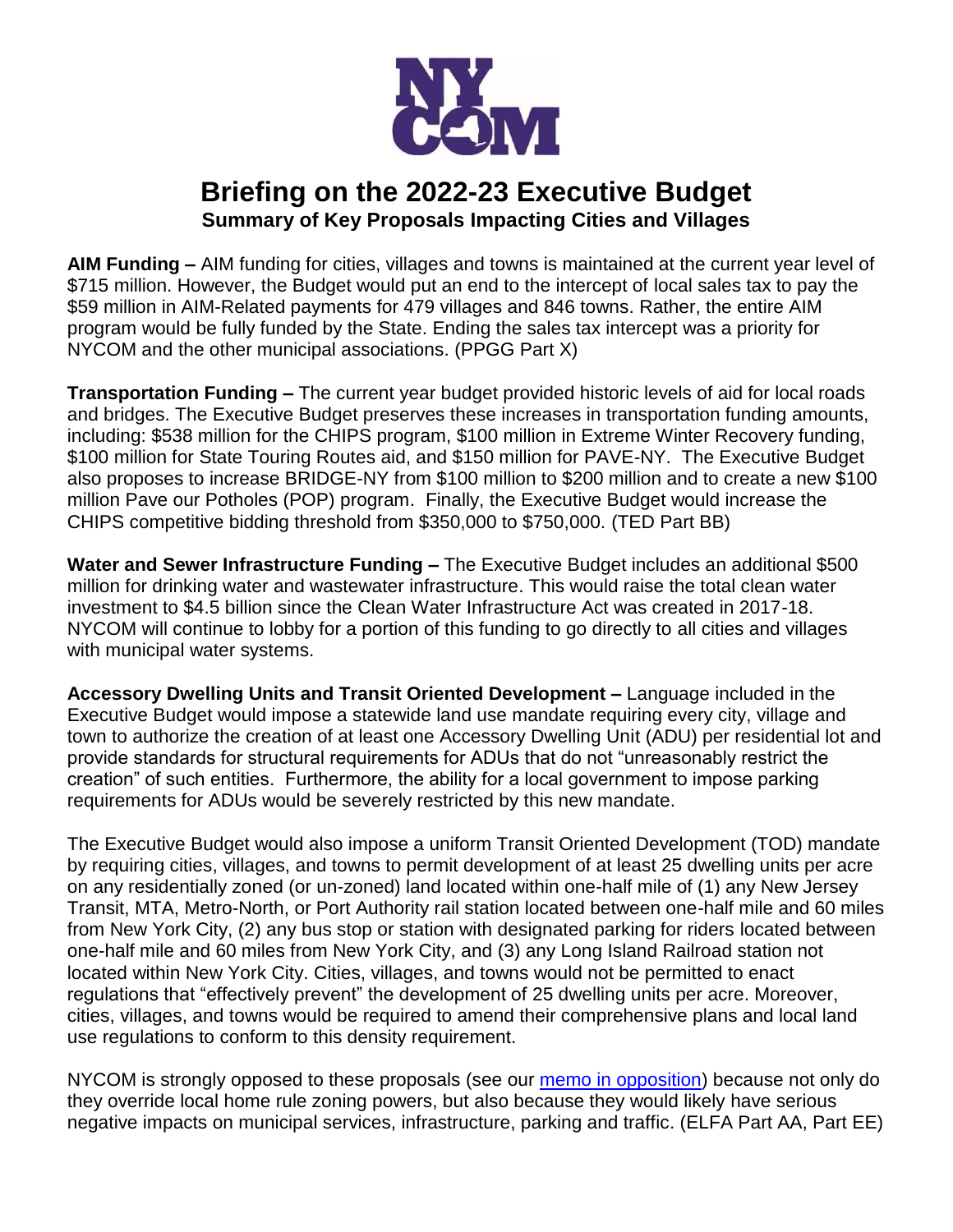**Housing –** The Executive Budget proposes a new \$25 billion, five-year housing plan to create and preserve 100,000 affordable homes, support the operation of shelters and supportive housing units, and provide rental subsidies. This comprehensive initiative expands on existing programs and creates new programs and would be funded by a combination of State and federal capital resources and tax credits. It also includes \$85 million to fund an Accessory Dwelling Unit (ADU) proposal that would give every residentially zoned and owner-occupied lot the right to have at least one ADU, subject to municipal restrictions.

**Regional Economic Development Councils (REDC) –** The Budget includes core funding of \$225 million in grants (\$150 million) and tax credits (\$75 million) to fund high value regional priority projects, which is anticipated to be made available throughout the year to ensure that projects that are shovel-ready can be advanced in a timely fashion.

**Downtown Revitalization Initiative and NY Forward –** The Executive Budget includes \$100 million for another round of the Downtown Revitalization Initiative (DRI) where 10 communities would each receive \$10 million. In addition, the Executive Budget includes \$100 million for a new NY Forward program to help revitalize smaller, more rural downtowns. In both cases, the communities will be selected in partnership with the State's ten REDCs. Finally, the Budget would also authorize the Dormitory Authority of the State of New York (DASNY) to provide planning, design, procurement, and construction management services to downtown communities that have been selected as part of the DRI program. (TED Part GG)

**Restore New York –** The Executive Budget includes \$250 million over three years (\$100 million in SFY 2022-23) to restart the Restore New York program which would help combat blight by supporting municipal efforts to address vacant and abandoned properties, especially in disadvantaged communities and rural areas.

**Violent Crime –** In addition to establishing an Office for Gun Violence Protection, the Executive Budget includes a variety of proposals to address gun violence, including among others:

- \$18.2 million for the Gun Involved Violence Elimination (GIVE) initiative;
- \$13.1 million to expand the use of Community Stabilization Units that partner State Troopers with local law enforcement agencies;
- \$25 million for community-based gun violence response programs (SNUG);
- \$24.9 million for the Securing Communities Against Hate Crimes (SCAHC) program;
- \$10 million in new funding for pretrial services to help divert people from unnecessary detention while also keeping communities safe; and
- \$50 million in new grant funding for capital investments in those communities most impacted by gun violence, along with \$20 million in new funding for crime reduction programming in those same communities.

It should be noted that the Governor did not include any proposals concerning bail reform in the Executive Budget.

**ConnectALL Broadband Initiative –** The Executive Budget includes \$1.6 billion for the Governor's ConnectALL broadband initiative that is intended to provide affordable and reliable broadband in rural and urban areas statewide. Additionally, in order to incentivize broadband deployment by promoting access to State rights of way, all projects associated with this initiative would be exempt from the state-imposed fiber optic right-of-way fee. This change would not affect the ability of counties, cities, villages, or towns to regulate zoning, land use, or any other power currently authorized by State and federal law as it relates to the installation of fiber optic cable. (TED Part JJ)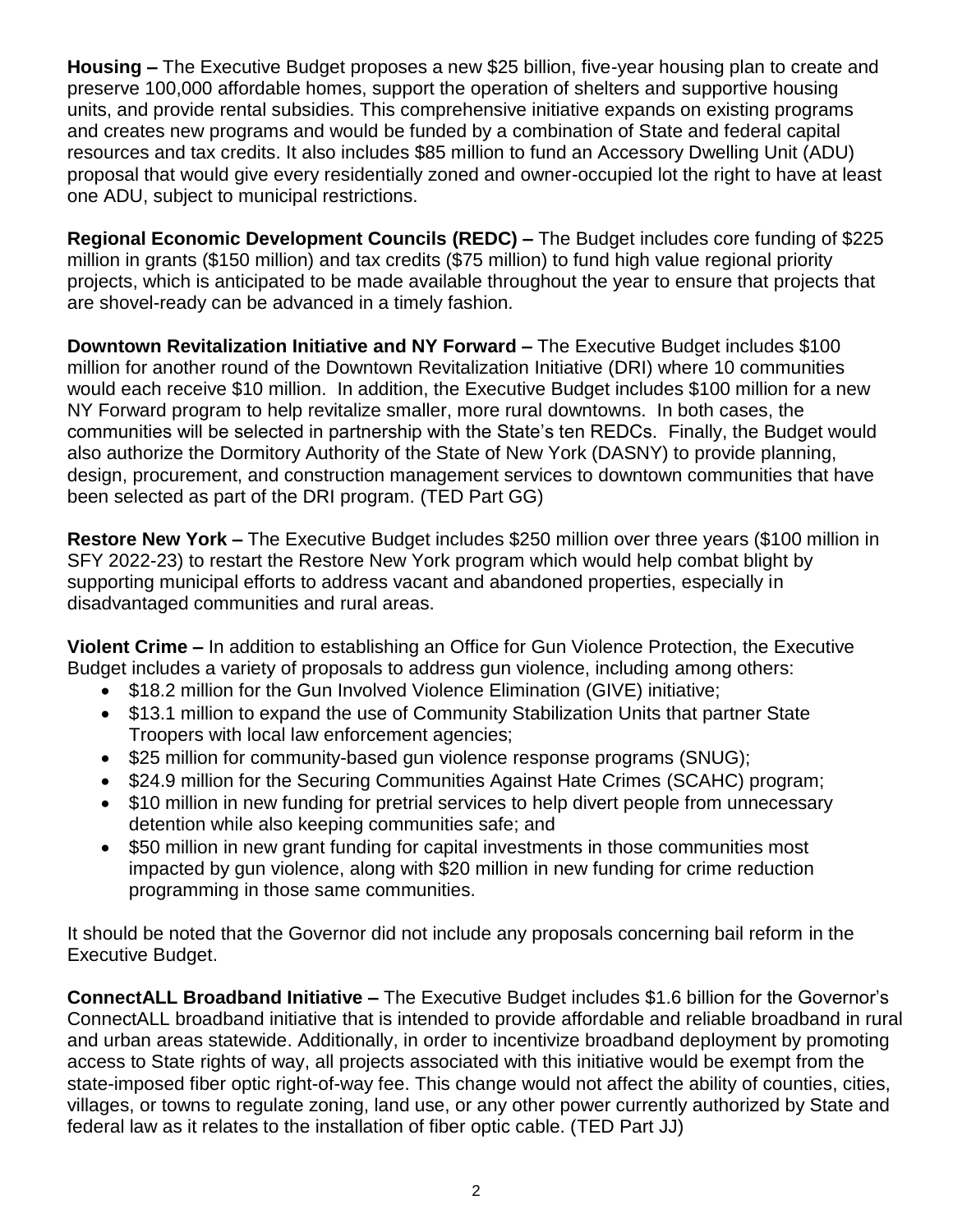**Ethics for Local Officials –** The Executive Budget proposes to align ethics rules for local officials with those currently in place for State officials, particularly with respect to gifts, standards of conduct, nepotism and lobbying. In addition to expanding the definition of "Interest," this proposal would prohibit a municipal official or employee from directly or indirectly soliciting any gift, or from accepting or receiving any gift having "more than nominal value." The current monetary limit for local officials is stated clearly in law as \$75. Unlike the State, local governments do not have the ethics interpretation and enforcement infrastructure in place to deal with such a vague standard as "nominal value." (PPGG Part Q)

**Interest Rate on Judgments –** The interest rate on court judgments or accrued claims would be changed from a 9% fixed rate to a market rate equal to the weekly average one-year Treasury bill rate. If enacted this would not only generate savings for local governments, but would also remove the incentive for plaintiffs to unnecessarily delay proceedings. Linking the rate of judgment interest to the market rate is already the law in many other states. (PPGG Part V)

**County/City Sales Tax Authorizations –** All counties and the five cities who currently have additional sales tax rate authorizations beyond the 3% base rate (Oswego, Mount Vernon, New Rochelle, White Plains, Yonkers) would be given permanent authority to impose a 1% additional rate (for a total of 4%) or their currently authorized additional rate, whichever is higher. This would eliminate the requirement that they seek state legislation to renew such authority every two years. (Revenue Part U)

**Sales Tax on Vacation Rentals –** The Executive Budget would require that all vacation rentals be subject to the same sales tax as traditional hotels, motels and bed and breakfast establishments. Vacation rental marketplace providers would be required to collect such sales tax on those rentals they facilitate. This would apply to collections of rent collected by such providers on or after September 1, 2022. (Revenue Part V)

**Code Enforcement Penalties –** The Executive Budget would make changes to the enforcement of the Uniform Fire Prevention and Building Code (the Uniform Code). Specifically, it would give the Secretary of State additional powers with respect to investigating underperforming local code enforcement programs, including the ability to issue subpoenas and compel testimony and documents. In addition, counties would be empowered to petition the Secretary of State for an order authorizing the county to investigate city, village, and town enforcement and administration of the Uniform Code to determine whether such local government is complying with the minimum standards established by the State. In the event it is determined that such standards are not being met, the Secretary of State may designate the county or another local government to perform code enforcement for the underperforming local government, appoint compliance officers to oversee the enforcement, direct local staff, hire a third-party or consultants, and issue notices of violation. Lastly, this proposal would require local governments that have been stripped of their power to enforce and administer the Uniform Code to reimburse the designated entity for the costs and expenses of performing the code enforcement duties. While NYCOM supports efforts to ensure the proper enforcement of the Uniform Code, this proposal fails to clearly establish the standards for triggering review and oversight and also fails to provide a procedure for the affected local government to defend its actions or to challenge the State's findings or orders. (TED Part VV)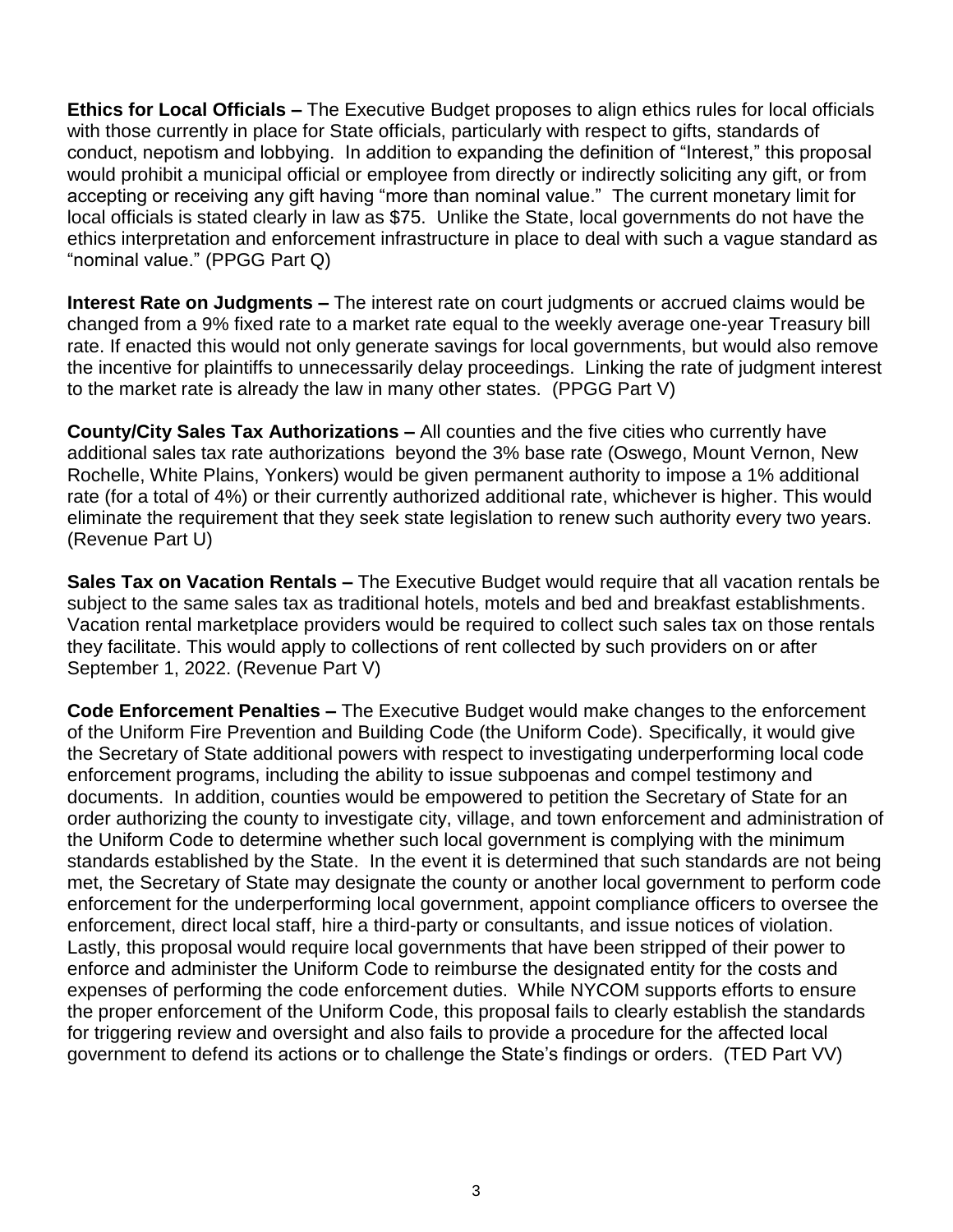**Distressed Provider Assistance Program –** The Executive Budget continues the Distressed Provider Assistance Program permanently to support financially distressed hospitals throughout the State through the collection of a portion of sales tax revenue from counties and New York City, generating \$250 million in designated funding annually (\$50 million from counties outside of NYC and \$200 million from NYC). It should be noted that despite the fact that the State has diverted \$375 million in local sales tax for this program, no funding has been provided to distressed hospitals.

**County-Wide Shared Services Plan (CWSSI) –** This Executive Budget proposal would give local governments more flexibility when applying for matching funds under the State's CWSSI. Currently, a project that had been included in a previous CWSSI Plan cannot be included in a future Plan and would not be eligible for State matching funds. The Executive Budget includes language that would allow projects included in previous Plans to be eligible for State matching funds when they are implemented. Furthermore, once savings are achieved, the proposal would provide municipalities with an additional year to apply for matching funds. (PPGG Part W)

**Consolidation and Restructuring Programs –** The Executive Budget would continue to provide \$39 million in funding to support the Citizen Empowerment Tax Credits, the Citizen Reorganization Empowerment Grants and Local Government Efficiency Grants. This funding is intended to incentivize local government consolidation, dissolution and the sharing of services.

**Environmental Protection Fund –** The Environmental Protection Fund would be increased from \$300 million to \$400 million. This is comprised of \$53.4 million for solid waste programs, \$117.9 million for parks and recreations, \$184.2 million for open space programs, and \$44.5 million for climate change programs. (TED Part PP)

**Clean Air Bond Act –** The Executive Budget proposes to increase the "Clean Water, Clean Air and Green Jobs Environmental Bond Act" by \$1 billion, which would bring its total to \$4 billion. If approved by the public in November 2022, the Bond Act would boost funding streams to restore habitats and reduce flood risk; improve water quality; protect open space and invest in resilient infrastructure; expand the use of renewable energy to mitigate climate change; and other such projects that preserve, enhance, and restore the quality of the State's environment. (TED Part NN)

**Extension and Enhancement of Brownfield Programs –** The Executive Budget would update and enhance the State's brownfield programs to encourage the redevelopment of contaminated properties that are blighting communities. Specifically, the Budget would improve upon the Brownfield Cleanup Program (BCP) by adding new categories of eligibility for tangible property credits, establishing a program fee to pay for staff, and extending the site preparation and groundwater remediation credits for work delayed due to the COVID-19 pandemic. It would also extend the sunset date of the program by ten years, until December 31, 2032. The Budget also includes provisions that would authorize brownfield opportunity area (BOA) funding for activities that support job growth, reduce greenhouse gas emissions, increase climate resilience, and achieve environmental justice. (TED Part U, Part LL)

**Extended Producer Responsibility for Packaging/Paper Products –** The Executive Budget proposes to create an Extended Producer Responsibility program which would require large producers to develop and implement a program to manage paper and packaging products. It would also require a comprehensive needs assessment of recycling in New York State, which would be retroactively financed by producers and producer responsibility organizations. The goal of this proposal is to analyze the recycling needs in the State and require large producers to take responsibility for the recycling and reuse of discarded packaging and paper products. (TED Part RR)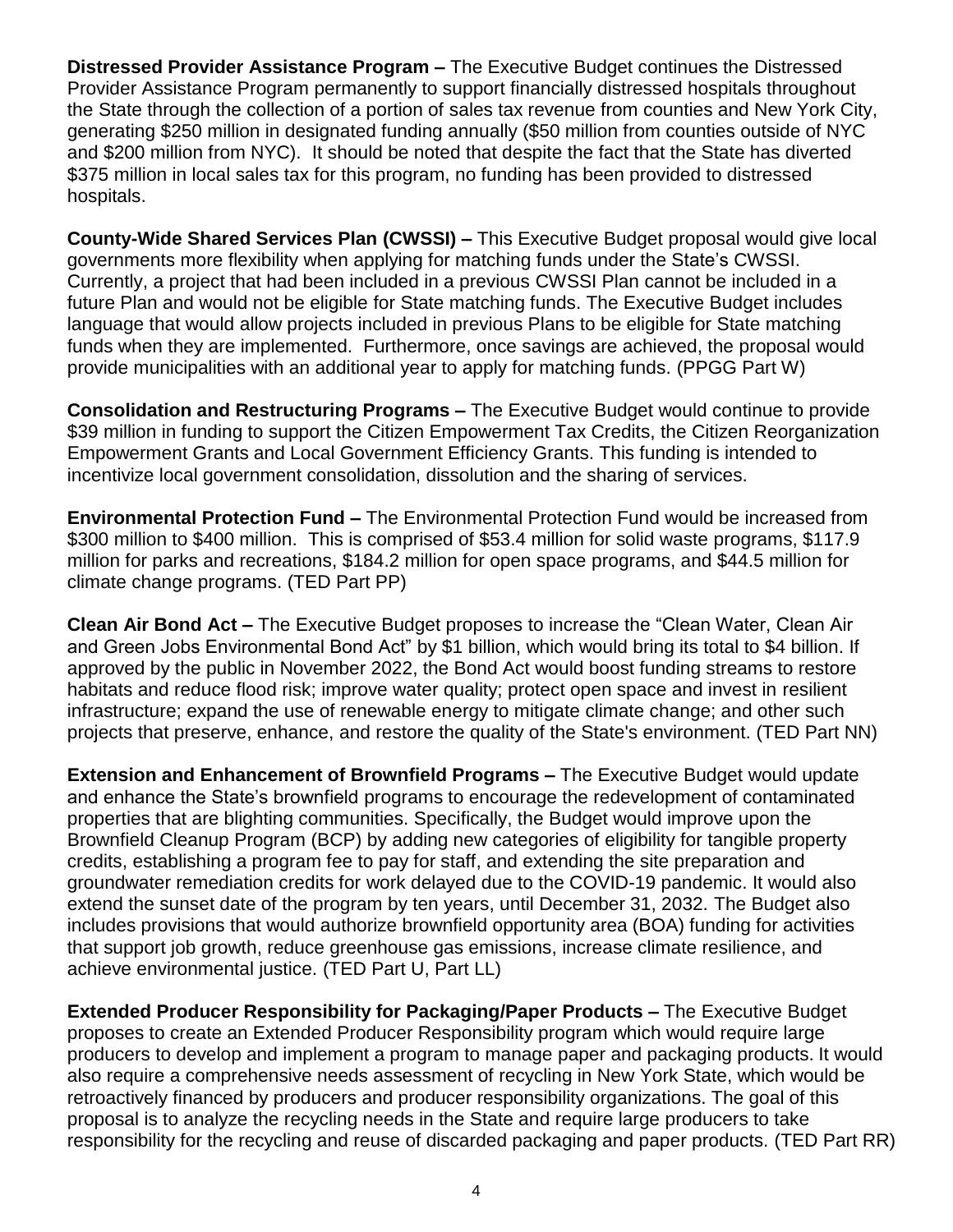**Cyber Security Defense –** The Executive Budget includes \$44 million to strengthen state and local cyber defense efforts. (It should be noted that there is no discrete appropriation for this funding.)

**Drinking Water State Revolving Fund Federal Investment –** The budget proposal includes \$300 million in federal drinking water appropriation authority to provide additional resources made available under the federal Infrastructure Investment and Jobs Act. These new dollars will provide the opportunity to improve public water systems, specifically those in communities disproportionately impacted by lead in drinking water, including debt retirement and no-interest loans for public water system projects, lead line replacements, and activities to address emerging contaminants.

**Public Schools Access to the Clean Water State Revolving Fund –** The Executive Budget proposal would allow the Environmental Facilities Corporation to offer school districts financing through the Clean Water State Revolving Fund. They are already eligible for financing through the Drinking Water State Revolving Fund. (TED Part UU)

**Small Business Assistance –** The Executive Budget includes a variety of initiatives to assist small businesses, including:

- Funding for Small Businesses of the Future Capital and venture debt awards to emerging small businesses in the innovation sector, including minority-and-women-owned companies often overlooked by venture investments;
- Small Business COVID Capital Investment Tax Credit A \$250 million tax credit to small businesses that took on COVID-related capital expenses;
- Seed Funding for Small Business A \$200 million flexible grant program for early stage businesses recently opened despite the COVID-19 pandemic; and
- Small Business Lending Initiative To provide reduced interest rate and accessible loans to expanding small businesses. (TED Part CC)

**MWBE Support –** The Budget includes a proposal to provide increased resources and up to \$11 million in additional funding to improve the MWBE program and ensure timely and efficient processing of MWBE certifications for qualified businesses. The Budget also proposes to establish a new unit within ESD dedicated exclusively to processing administrative appeals, including challenges to the denial of MWBE certifications, to ensure timely processing of appeals.

**To-Go Drinks –** The Budget would amend the Alcoholic Beverage Control Law to allow any retail license that allows for liquor or wine sale for on-premises consumption to also sell these products for off-premises consumption. The State Liquor Authority (SLA) would maintain the ability to adopt rules and regulations for these sales, including but not limited to quantity and volume, food required at time of purchase, hours of sale, and the sealing of open containers. (PPGG Part P)

**Telecommunications Assessment Ceiling Extender –** The Executive Budget would extend the telecommunications assessment ceiling through 2027 and would provide local governments with the ability to opt to have any assessment challenges consolidated with the challenge against the State's ceiling/valuation on the same property. (Revenue Part Y)